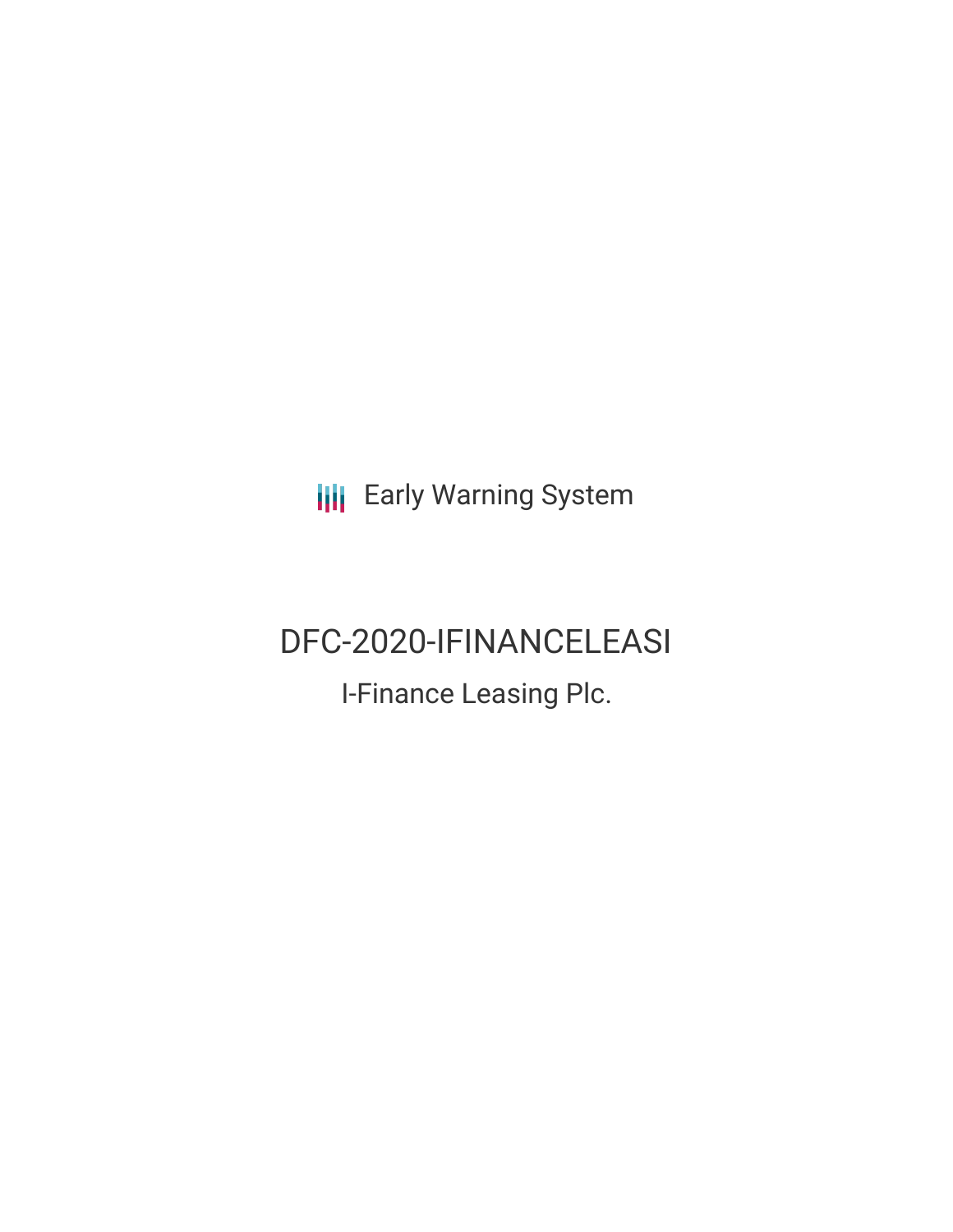

## **Quick Facts**

| <b>Countries</b>               | Cambodia                                               |
|--------------------------------|--------------------------------------------------------|
| <b>Financial Institutions</b>  | US International Development Finance Corporation (DFC) |
| <b>Status</b>                  | Active                                                 |
| <b>Bank Risk Rating</b>        | C                                                      |
| <b>Borrower</b>                | I-Finance Leasing Plc                                  |
| <b>Sectors</b>                 | Finance                                                |
| <b>Investment Type(s)</b>      | Loan                                                   |
| <b>Investment Amount (USD)</b> | $$5.00$ million                                        |
| <b>Project Cost (USD)</b>      | \$15.40 million                                        |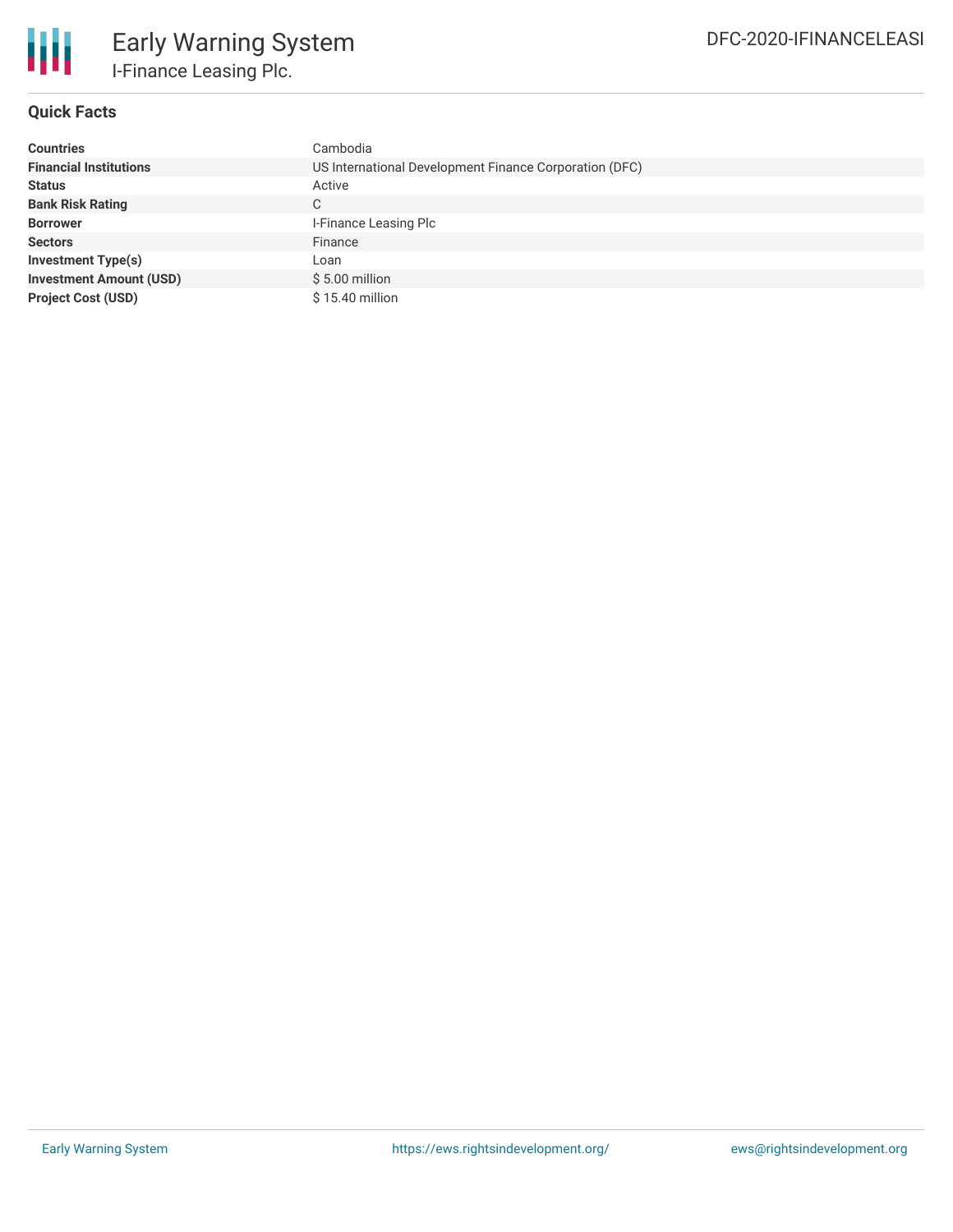

## **Project Description**

According to the bank's documents, "The Project is expected to have a developmental impact on Cambodia through the expansion of leasing products for micro-entrepreneurs and consumers. The Borrower provides leases to clients for automobiles, motorbikes, and electronic appliances for personal useas well as in support of micro-business operations. For example, standard products include leases for trucks to support delivery of goods by micro-businesses or motorbikes for individuals to be used in accessing employment and income security. The focus on leases, rather than loans, enables the Borrower to serve lessorswho might otherwise be unable to obtain credit."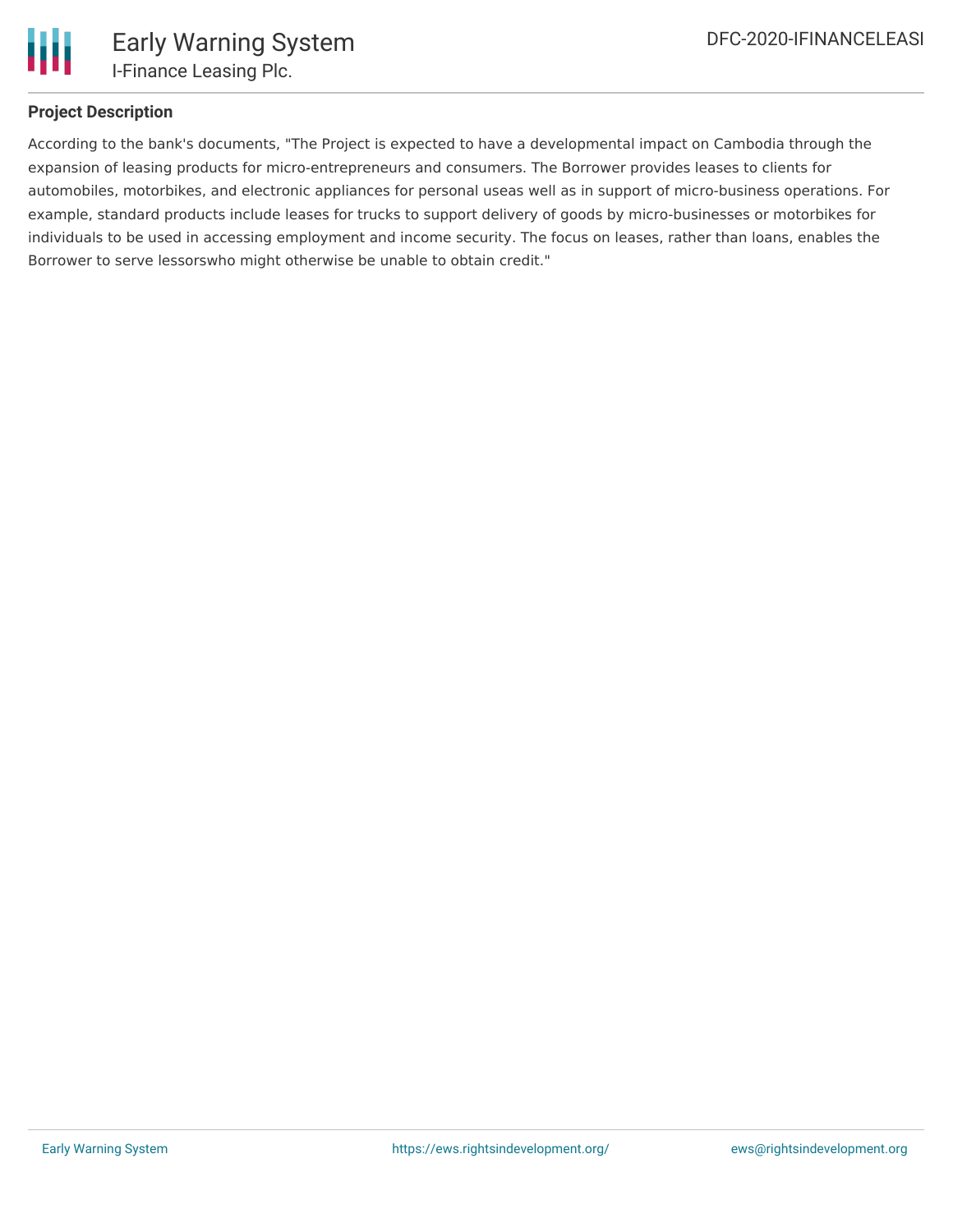

## **Investment Description**

US International Development Finance Corporation (DFC)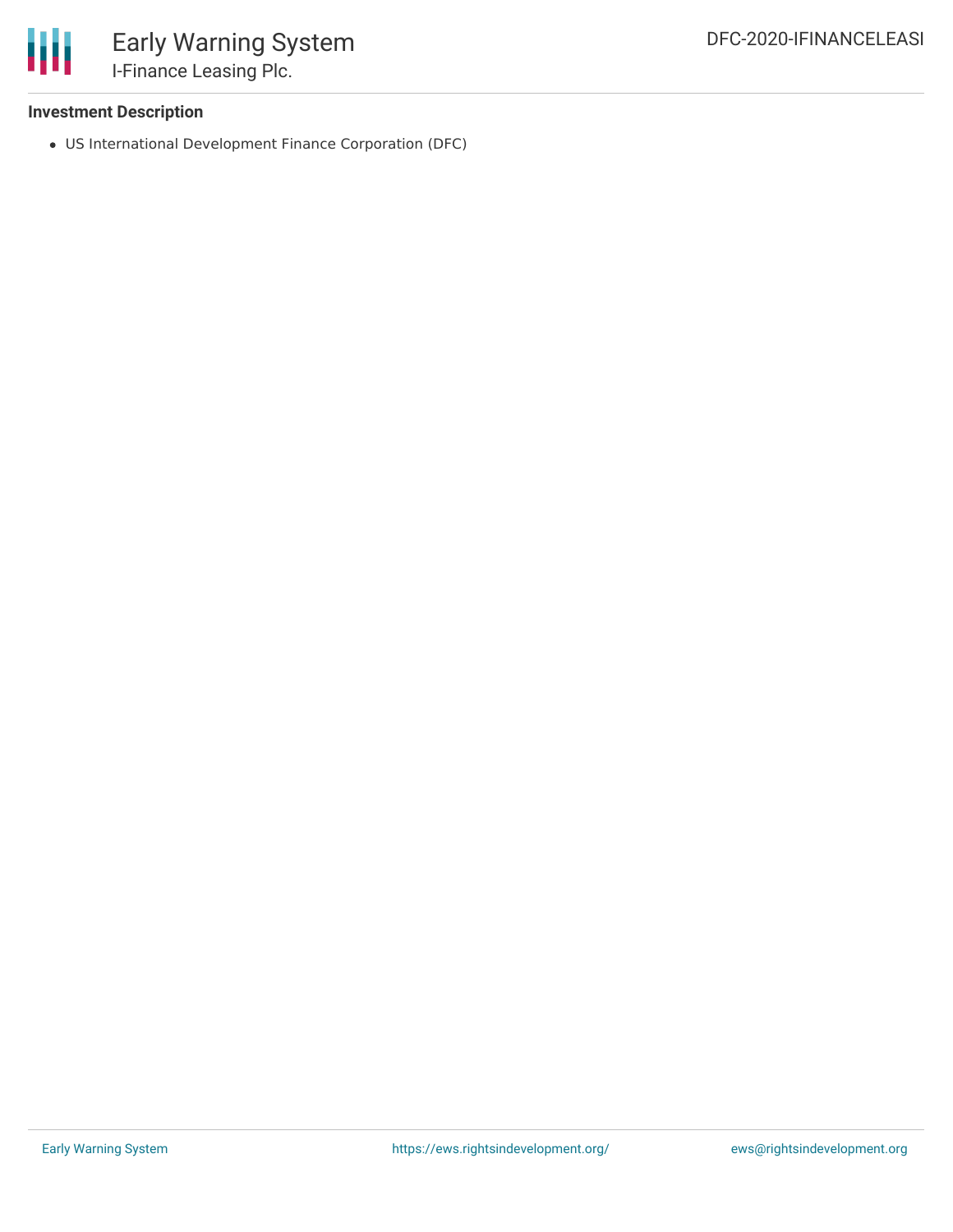

# Early Warning System I-Finance Leasing Plc.

| <b>Private Actor 1</b>   | <b>Private Actor</b><br>1 Role | <b>Private Actor</b><br>1 Sector | <b>Relation</b> | <b>Private Actor 2</b> | <b>Private Actor</b><br>2 Role | <b>Private Actor</b><br>2 Sector |
|--------------------------|--------------------------------|----------------------------------|-----------------|------------------------|--------------------------------|----------------------------------|
| $\overline{\phantom{0}}$ |                                |                                  |                 | Athena I Feeder LLC    | Undisclosed                    |                                  |
| $\overline{\phantom{a}}$ |                                |                                  | ۰               | I-Finance Leasing Plc  | Client                         | Finance                          |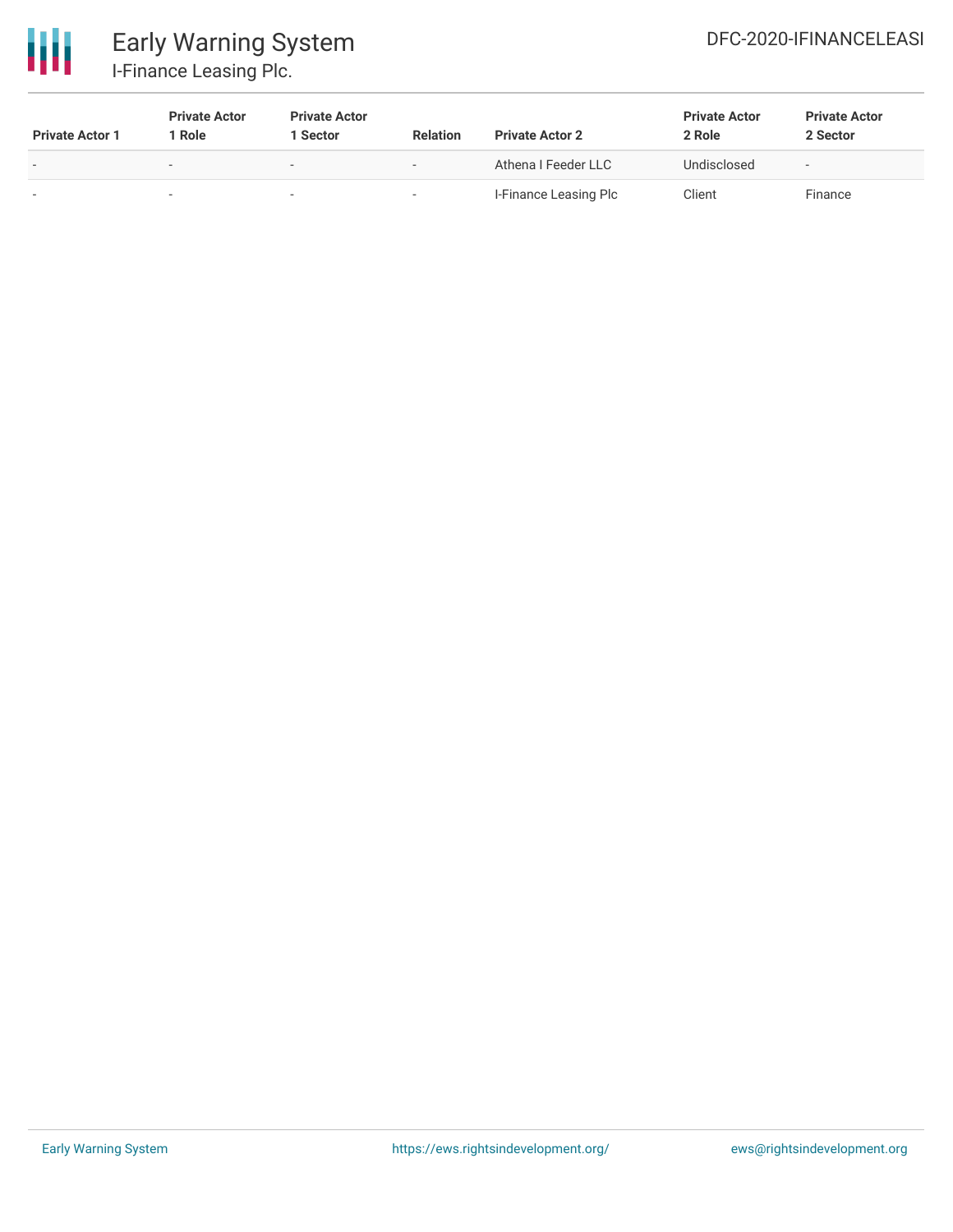## **Contact Information**

No contact information provided at time of disclosure.

#### ACCESS TO INFORMATION

Unlike many other development finance institutions, DFC does not currently have an access to information policy.

Under the United States Freedom of Information Act (FOIA), DFC is obliged to respond to reasonably formulated requests for Agency records. However, DFC may apply exemptions from release to certain types of information and may charge fees in responding to requests. DFC has a designated FOIA officer who is trained in how to respond to requests and implement the law. You can learn more about filing a FOIA request at: https://www.dfc.gov/foia

ACCOUNTABILITY MECHANISM OF THE UNITED STATES INTERNATIONAL DEVELOPMENT FINANCE CORPORATION (DFC)

The Office of Accountability is an independent office that addresses complaints about environmental or social issues related to DFC-supported projects. The office provides communities an opportunity to have concerns independently reviewed and addressed. If you submit a complaint to the Office of Accountability, it may assist you by either seeking to address your problems by facilitating a problem solving dialogue between you and those implementing the project and/or investigating whether the DFC complied with its policies to prevent environmental, social, human rights, and labor harms.

You can find more information about the Office of Accountability at: https://www.dfc.gov/who-we-are/office-accountability